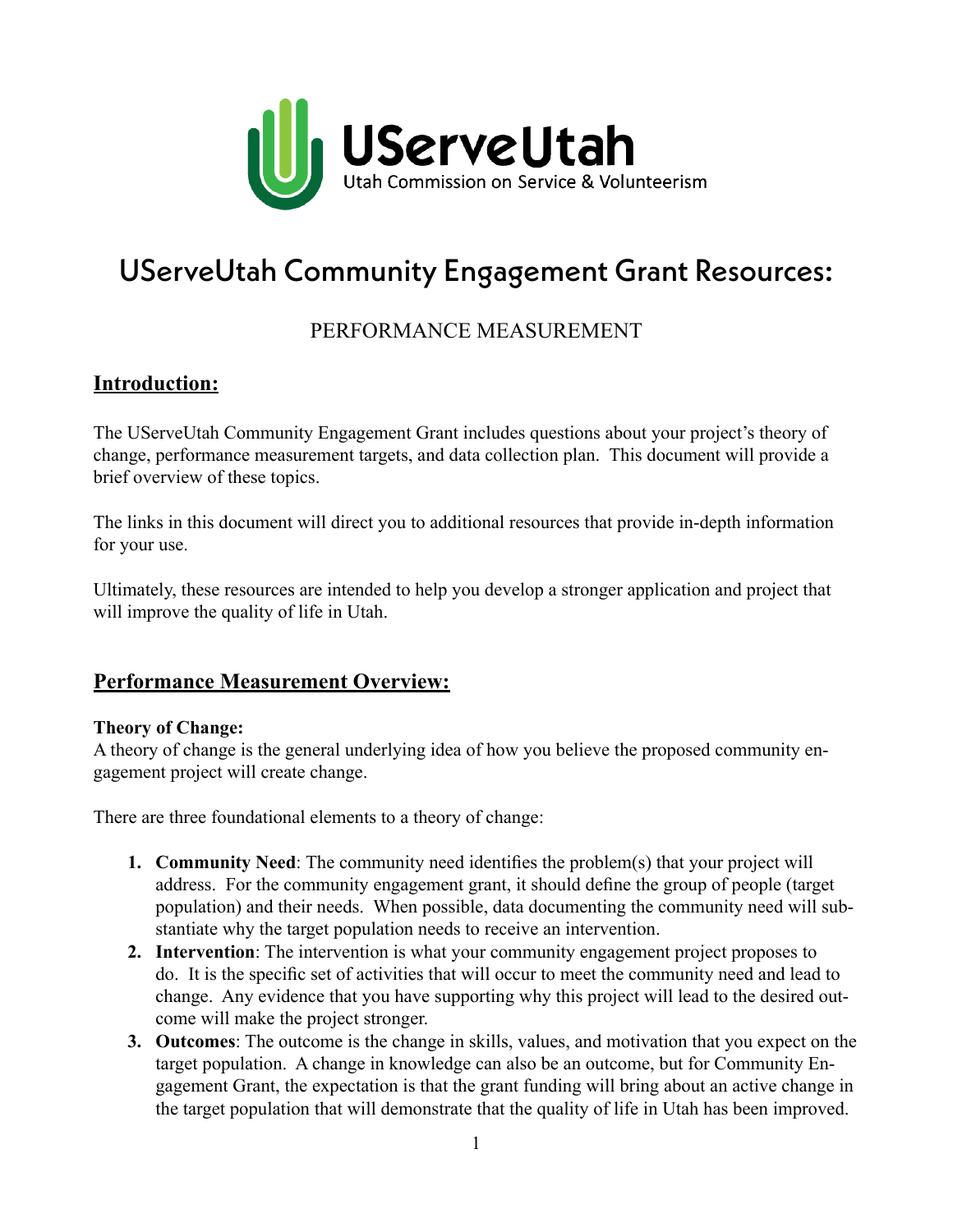We recommend that you develop a theory of change for the Community Engagement project for which you are requesting funding. The UServeUtah Community Engagement application requests that you provide information on all aspects of a theory of change.

#### **Logic Model:**

A logic model incorporates your theory of change while also bringing into consideration the inputs (resources) and outputs (direct beneficiaries) of your project.

In the Community Engagement Grant application, you will provide a prediction for the "Number of Individuals Served" for both the output and outcome. Grant recipients must collect data on the number of individuals served by the project and the community engagement change that results in the target population.



#### **Selecting Performance Measurement Outcomes:**

Outcome targets are numerical objectives for a program's level of achievement on its outcomes. When selecting outcome targets, keep in mind that they should:



#### **Data Collection Information:**

*Tools:* Recipients of Community Engagement Grant Funding will need to be able to collect data to demonstrate results – both for the outputs and outcomes from the funding received.

To measure <u>outputs</u>, you need to ensure that you have a tracking system that can keep an unduplicated count of the number of individuals served.

To measure <u>outcomes</u>, you need to determine how you will be able to assess that the change in community engagement attitude, skills, or behavior has occurred to the direct population being served. You may be able to use a preexisting tool that assesses civic and community engagement or develop your own reliable tool – such as a pre-post assessment.

*Plan*: In addition to having data collection tools, you must have a plan to collect this data. Grant recipients must provide data that is valid and reliable. This data will be shared with the Utah State Legislature and be available for public consumption.